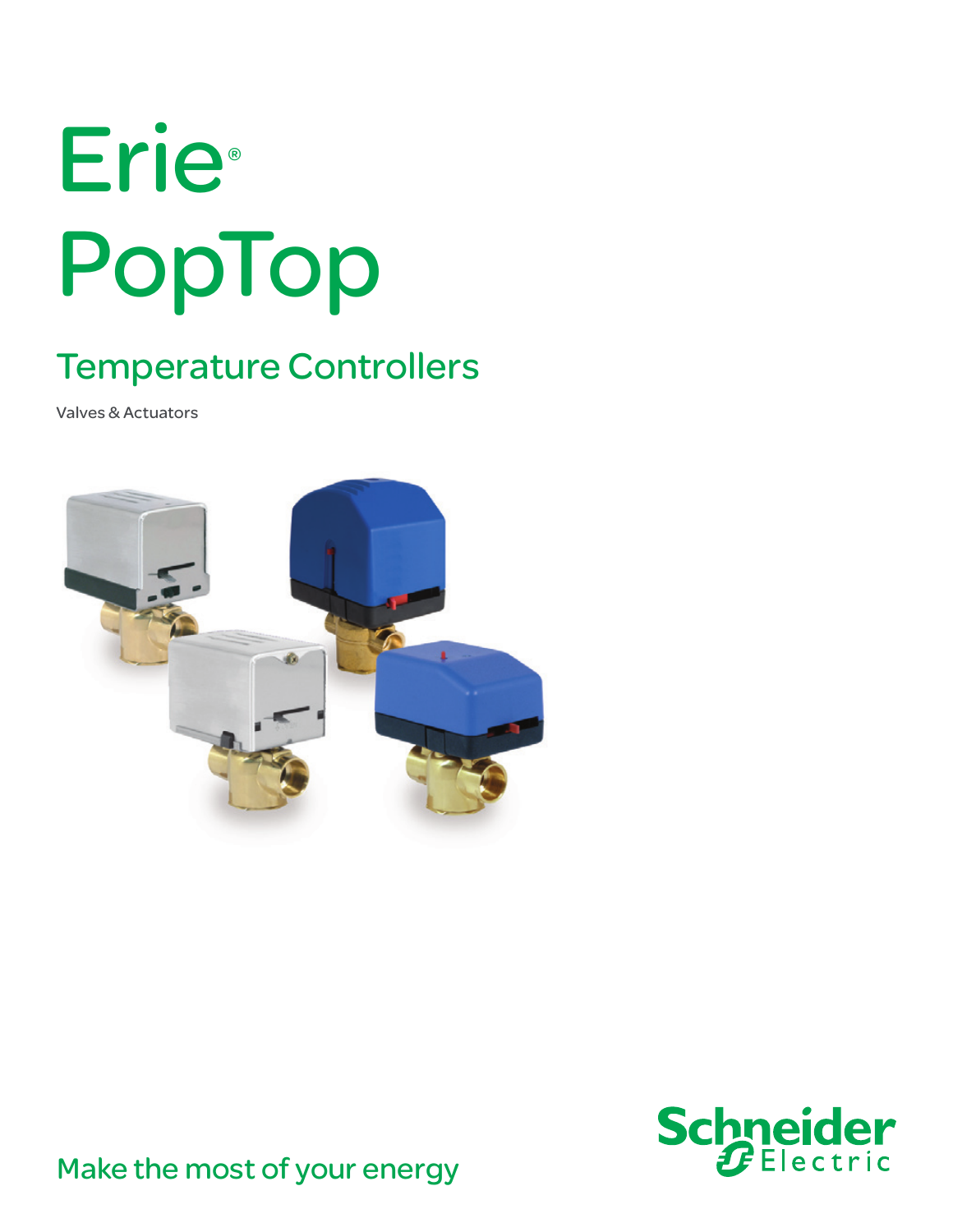

Erie's motorized hydronic valves, the PopTop™, provide convenient, reliable and easy installation for a variety of heating and cooling applications. Installation is a snap with easy, one-handed removal or engagement of the actuator to the valve body. Push the button and lift. It's that simple.

#### **Features**

- One-handed engagement or removal of the motorized actuator to the valve body.
- Valve actuator can be easily attached after the valve body has been installed into the system.
- Mounts quickly and easily without the need of linkages or calibration.
- Available in 2-way and 3-way port configurations, 1/2" (15mm) through 1-1/4" (32mm) sweat or 1/2" (15mm) to 1" (25mm) threaded connections, 1.0 to 8.0 Cv range.
- Available factory coupled, or as individual bodies and actuators.
- Direct replacement for all existing PopTop™ applications.
- Rugged 300 PSIG rated brass forged body design for long life.
- UL listed actuator.

# Erie Family of Products





 $\frac{1}{2} \frac{1}{1 - \frac{1}{1 - \frac{1}{1 - \frac{1}{1 - \frac{1}{1 - \frac{1}{1 - \frac{1}{1 - \frac{1}{1 - \frac{1}{1 - \frac{1}{1 - \frac{1}{1 - \frac{1}{1 - \frac{1}{1 - \frac{1}{1 - \frac{1}{1 - \frac{1}{1 - \frac{1}{1 - \frac{1}{1 - \frac{1}{1 - \frac{1}{1 - \frac{1}{1 - \frac{1}{1 - \frac{1}{1 - \frac{1}{1 - \frac{1}{1 - \frac{1}{1 - \frac{1}{1 - \frac{1}{1 - \frac{1}{1 - \frac{1}{1 - \frac{$ 

#### Poptop™ Zone Valves

- 1/2", 3/4", 1" and 1-1/4" Sweat, NPT and Inverted Flare Union.
- Two-position (on/off), 2-way and 3-way.
- General close-off or High close-off.
- Low voltage or line voltage.

#### Poptop™ Modulating Valves

- 1/2", 3/4", and 1-1/4" Sweat, NPT.
- Three-wire (on/off), 2-way and 3-way.
- 0-10, 0-5, 5-10 Vdc or 4-20 mA proportional inputs.
- Spring return or non-spring return.
- Time out feature available.

#### Damper Actuators

- Direct and linkage drive.
- Spring return or motor driven open and closed.
- 2-wire or 3-wire control with end switch.
- Clockwise or counter-clockwise rotation.

#### Thermostats and Controllers

- Heating and cooling, low and line voltage outputs.
- Digital display or dial control.
- Three-wire floating, modulating output.
- 0-10 Vdc or 4-20 mA proportional outputs.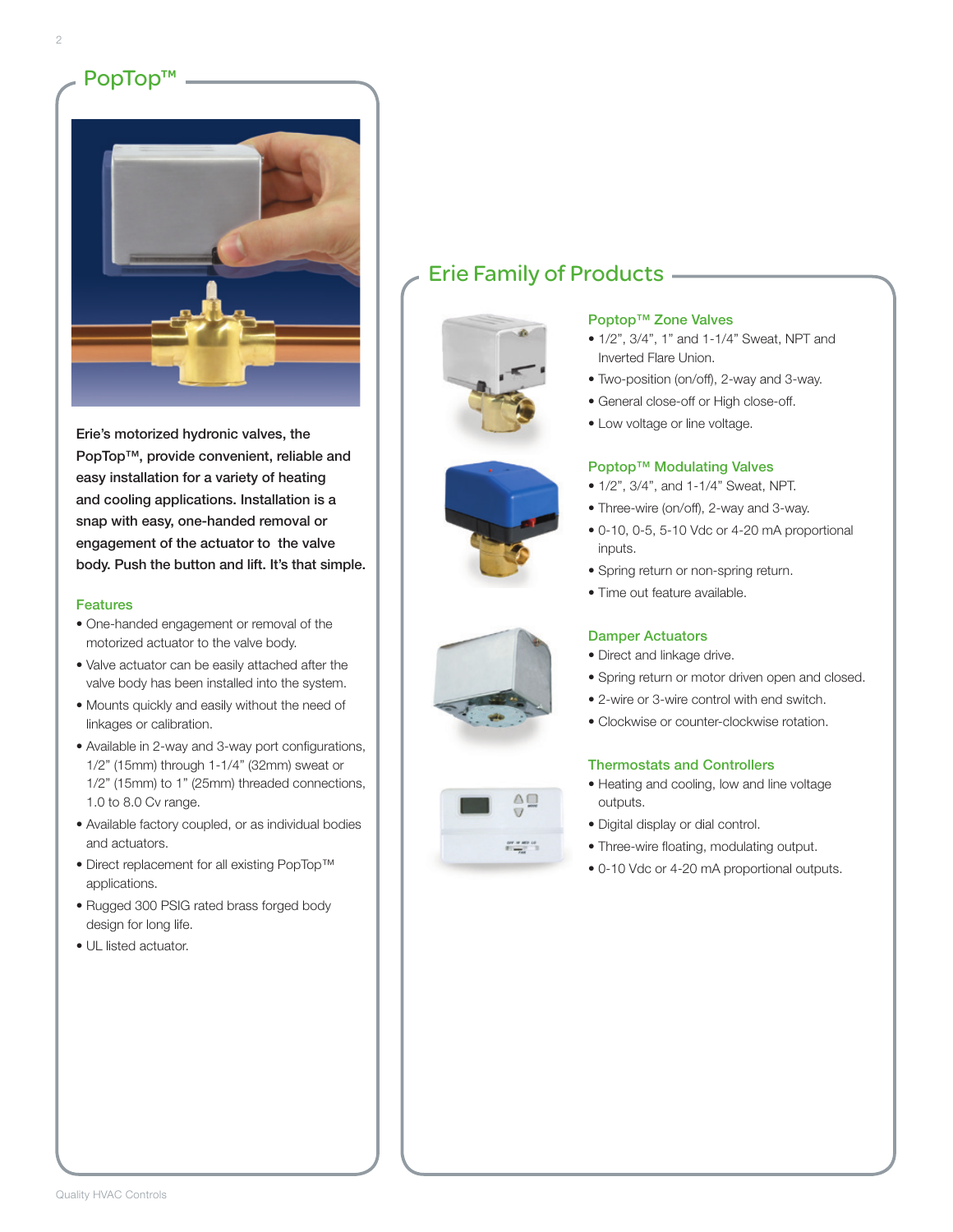## PopTop™ Two Position Valves & Actuators —



#### General Close-Off

For your residential and commercial applications, Erie's General Close-Off valves and actuators offer precision control for 2-position (on/off) spring return temperature control. The General Close-Off may be used in a wide range of applications such as radiant baseboard and fan coil for easy installation and maintenance.

#### Features

- Direct replacement for all existing two-position, motorized Pop-Top applications.
- Sized to fit most baseboard applications.\*
- Rugged Brass forged 300 psig rated valve body.
- Up to 60 PSI (75 PSI for HCO valves and actuators) pressure differential close-off.
- Spring return operation, normally closed or normally open.
- Voltages 24 to 277 VAC.
- End switch option on general temperature models.



#### High Close-Off "HCO"

For high-rise and commercial applications, where higher close-off is required, our High Close-Off valves and actuators offer precise temperature control. Our two-position (on/off) "HCO" actuator may be interchanged with General Close-Off actuators. This may be used in applications such as fan coil and VAV reheat.

- Terminal block option on general temperature models (24V).
- Chilled, hot water, and low pressure/low temperature steam applications.
- Cv 1.0 to 8.0.
- Hysteresis synchronous motor design for long life.\*
- Meets or exceeds ANSI IV standard for close-off.
- UL Listed actuator.

\* General Close-Off Valves & Actuators only.

### PopTop™ Modulating Valves & Actuators —



#### Spring Return Valves & Actuators

The most modern, cost-effective range of electrically operated, modulating, temperature control, Erie's patented equal percentage flow plug, standard in zone valves up to 4.0 Cv., is designed for applications requiring a constant, level temperature. These highly reliable valves are designed specifically for use in fan coil, VAV reheat, unit ventilators, air handling unit, baseboard and radiant applications. The compact design installs in small compartments and still allows service access. Designed for use in closed hydronic heating and cooling applications.



#### Non-Spring Return

All of our PopTop Modulating valves and actuators feature a position indicator, manual override, thermoplastic enclosure, and time-out option. Modulating valves are designed for a fan coil, VAV reheat, unit ventilator, air handling unit, baseboard and radiant applications.

#### Features

- Rugged Brass forged 300 psig rated valve body.
- Patented equal percentage flow plug up to 4.0 Cv.
- Cv 1.0 to 8.0.
- Manual override.
- Position indicator.
- Thermoplastic enclosure.
- Non-spring return operation.\*
- Jumper selectable operating ranges.
- 24 VAC, 3-wire floating and 0-10 VDC, 0-5 VDC, 5-10 VDC, or 4-20 mA proportional controls.
- Compatible with most DDC control systems.\*
- Chilled or hot water applications.
- Time-out feature for extended life.
- Meets or exceeds ANSI IV standard for close-off.
- UL Listed actuator.
- \* Non-Spring Valves & Actuators only.